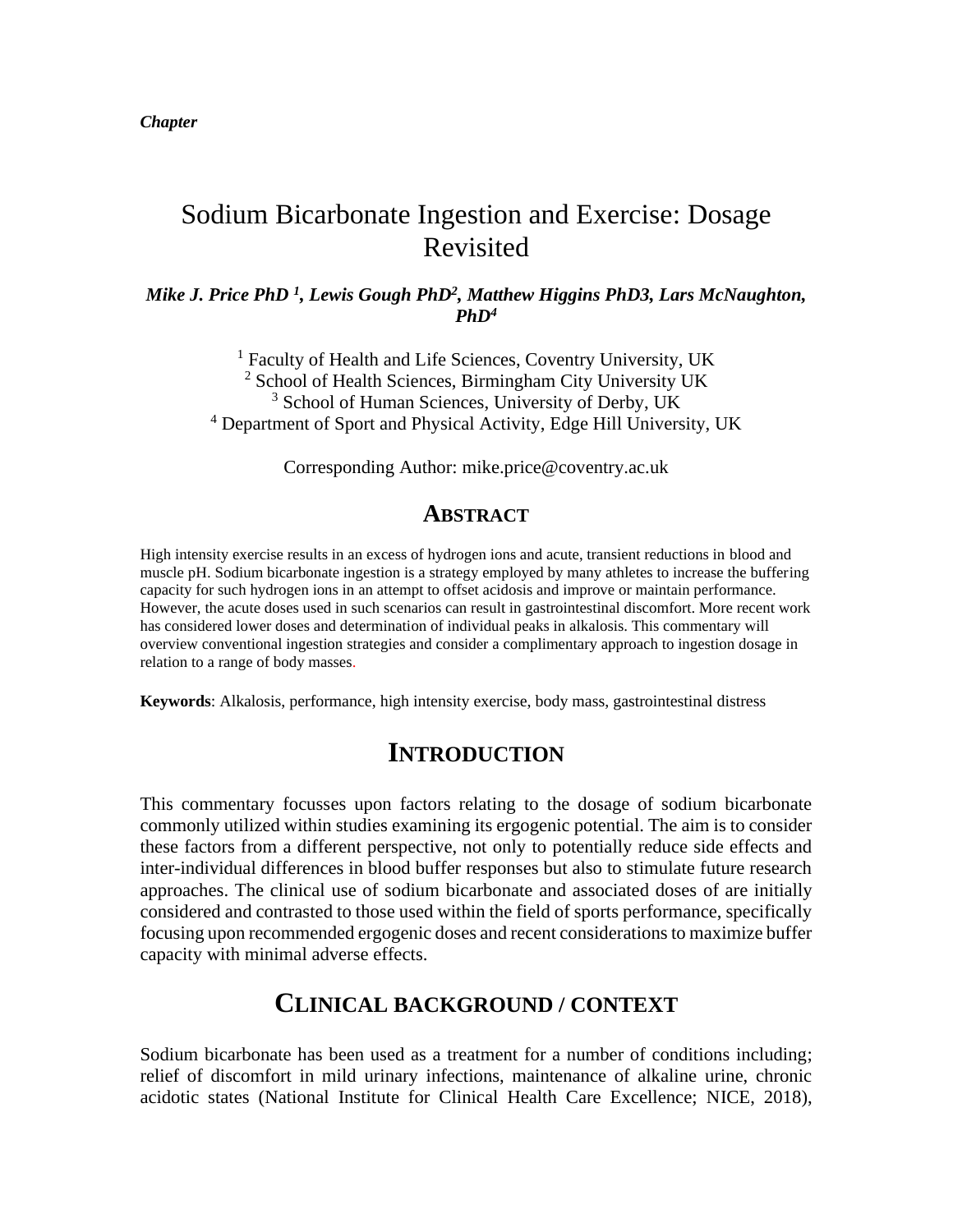dyspepsia (Thomas and Stone, 1994) and cardiac arrythmias from flecainide toxicity (Goldman et al., 1997) and tricyclic antidepressant overdoses (Bruccoleri and Burns, 2017; Clark and Vance, 1992; Calkins et al., 2003). The typical doses used for a urinary infections range from approximately 5 to 10 grams daily. For example, the NICE (2018) notes an adult dose for; relief of discomfort in mild urinary infections of 3g every two hours until pH exceeds 7.0, daily dose of 5-10g for maintenance of alkaline urine and 4.8g daily for chronic acidotic states. Contraindications for the use of sodium bicarbonate though should be considered including salt-restricted diets and renal impairment along with caution for the prolonged use in a number of conditions eliciting specific side effects. Although little documented toxicity has occurred when ingesting sodium bicarbonate there are reports of sodium bicarbonate overdose in relation to its ingestion for dyspepsia (Thomas and Stone, 1994) and subsequent sources relating to treatment of sodium bicarbonate overdose (DoveMed, nd). However, as discussed in the following section, the use of sodium bicarbonate by *healthy* individuals for its ergogenic potential involves considerably greater acute doses with greater potential for side effects. It may therefore not be surprising that some general medical concerns regarding the use of sodium bicarbonate by athletes and coaches have been noted (National Library of Medicine, nd).

### **EXERCISE PHYSIOLOGY BACKGROUND / CONTEXT**

During all-out high intensity exercise pH typically drops to approximately 6.75 and 7.10 in muscle and blood, respectively (Mendez-Villaneuva et al., 2012, Gaitanos et al., 1991). As the bicarbonate ion  $(HCO<sub>3</sub>)$  is the predominant buffer of hydrogen ions  $(H<sup>+</sup>)$  in the body (Silverthorn, 1996) it is particularly suited to offsetting the acute and transient acidosis as a result of the accumulation of 'fatiguing' by-products from anaerobic metabolism (i.e. glycolysis). Enhancing the body's buffering capacity to attenuate such metabolic acidosis and the onset of fatigue is therefore an attractive proposal for those individuals undertaking short duration high intensity exercise.

Since the early study of Denning et al (1931) investigating 'the effect of acidosis and alkalosis on the capacity for work' there has been considerable interest in the ergogenic effects of sodium bicarbonate ingestion prior to high intensity exercise. In Denning et al.'s study a participant undertook two treadmill runs at 9.3  $km \cdot hour^{-1}$  (oxygen consumption of 1.96 and 2.52 l.min-1 , respectively) following sodium bicarbonate ingestion. Resultant blood pH values were 7.46 and 7.47 for each trial representing increases in pH of 0.07 and 0.06 units when compared to 'normal' resting trials (i.e. 7.39 and 7.41), respectively. Although the dose of sodium bicarbonate was not explicitly stated for these alkalosis trials the increases in blood pH are consistent with those expected from a meta-analysis of sodium bicarbonates ergogenic potential over 60s year's later (Motsan and Tran, 1996).

Within the literature pertaining to sodium bicarbonate ingestion and exercise performance the dosages used have ranged between 0.1 and 0.5g.kg body mass (Price et al., 2003, McNaughton et al., 1992; Gaitanos et al., 1991, George and MacLaren, 1988; Horswill et al., 1988). The conventional dose of sodium bicarbonate required for an ergogenic effect in high intensity exercise (0.3g sodium bicarbonate per kg body mass) is based on the data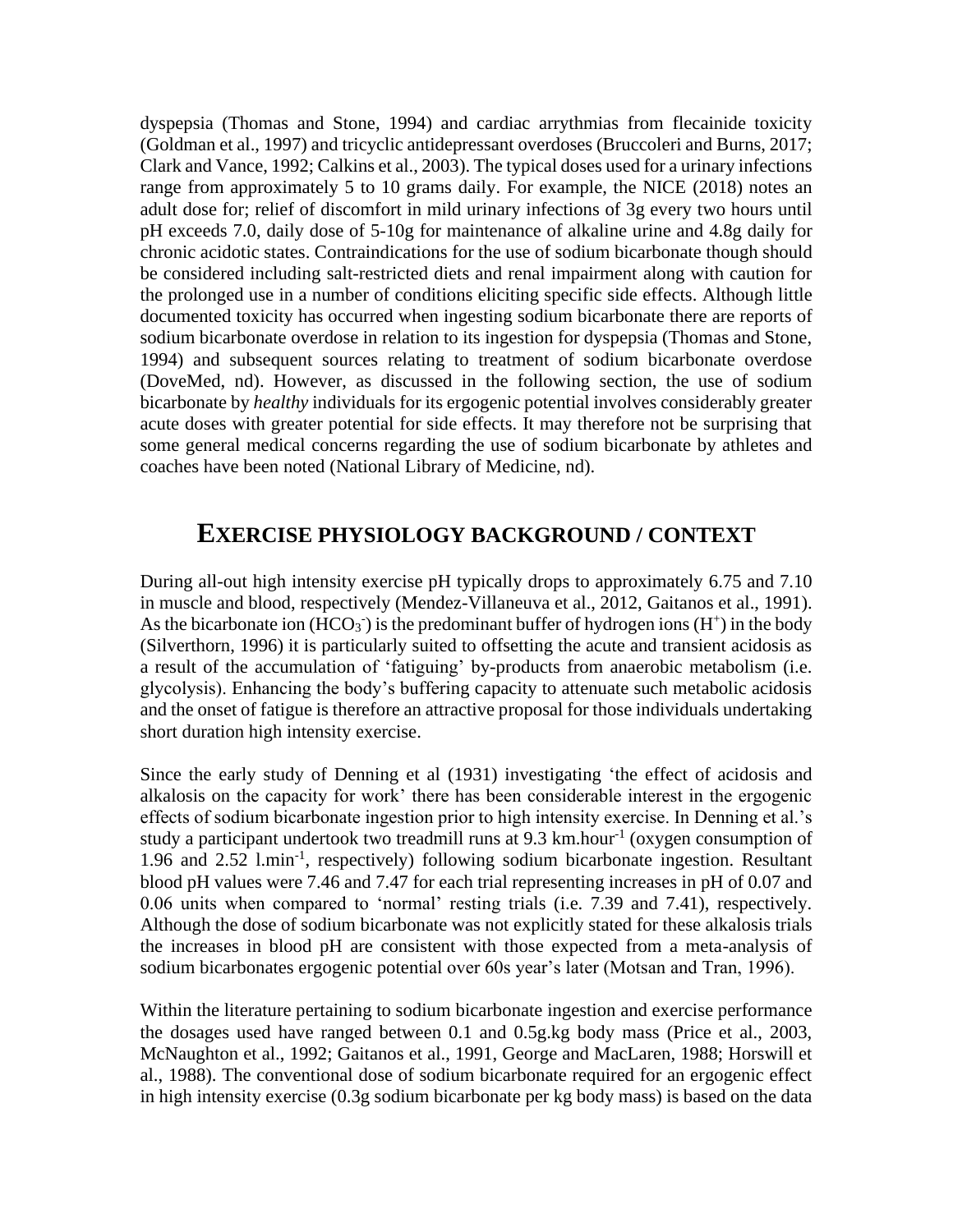of McNaughton (1992). This study compared sodium bicarbonate doses of between 0.1 and 0.5g per kg body mass on 60 seconds all-out cycle sprint test. The  $0.3g kg<sup>-1</sup>$  dose was considered optimal, as no further improvements were observed with larger doses, and minimal gastrointestinal discomfort following ingestion, which increased with larger doses.

As well as optimal dosing of sodium bicarbonate, the optimal time for absorption following ingestion has also been considered (Renfrew, 2008; Price and Singh, 2008). Within the literature absorption periods following ingestion of sodium bicarbonate of between 60 min to three hours have been reported (Price et al., 2003, McNaughton et al., 1992; Gaitano et al., 1991; George and MacLaren, 1988; Sutton et al., 1981). However, following the 0.3 g.kg body mass<sup>-1</sup> dose of sodium bicarbonate peak blood pH and  $HCO<sub>3</sub>$  concentration and the nadir in  $H^+$  concentration have been reported to range between 60-90 minutes, but remaining elevated above pre-ingestion values for considerable durations (i.e. until the end of measurement duration at 180 minutes). These data suggest individual variation in peak responses exists. Although specific reasons are unknown, it is potentially a result of individual differences in the initial neutralisaton of  $HCO<sub>3</sub>$  by stomach acids and the absorption of  $HCO<sub>3</sub>$  across the small intestine. Indeed, recent data has considered an individualized approach to sodium bicarbonate ingestion by determining individual specific peaks in blood  $HCO<sub>3</sub>$  and pH (Sparkes et al., 2016) and repeating this prior to performance to potentiate maximal performance effects (Gough et al., 2018a; 2018b). Such an individualized approach does indeed appear to be robust with respect to repeatability (Sparkes et al., 2016; Gough et al., 2017).

A potentially important factor in optimizing alkalosis and offsetting gastrointestinal distress, which, to the author's knowledge has not been considered, is the ensuing concentration of each the sodium bicarbonate solution. The conventional dose of sodium bicarbonate has often been administered in a fixed volume of fluid (e.g. 400 ml). In this instance, although the absolute sodium bicarbonate solute is proportional to body mass, the resultant concentration of the solution will differ considerably between individuals. For example, Table 1 shows that for participants ingesting the conventional dose of 0.3 g per kg body mass the concentration of the solution changes markedly with body mass. Such wide ranging drink concentrations may contribute to the inter-individual variation in the magnitude of alkalosis achieved and gastrointestinal side effects, particularly in participants of greater body mass and subsequently larger absolute intakes of bicarbonate. Conversely, participants of lower body mass may not have a sufficient dose for alkalosis to be elicited. However, the effects of such differing concentrations has not yet been reported.

Table 1. Resultant concentration of sodium bicarbonate solutions for a range of body masses using the conventional dose of 0.3 g per kg body mass and 400 ml solution volume. NB molecular weight of sodium bicarbonate taken as 84g.

| Body mass | $NaHCO3$ mass | Concentration |
|-----------|---------------|---------------|
| (kg)      | g             | (Moles)       |
|           | 16.5          | 0.491         |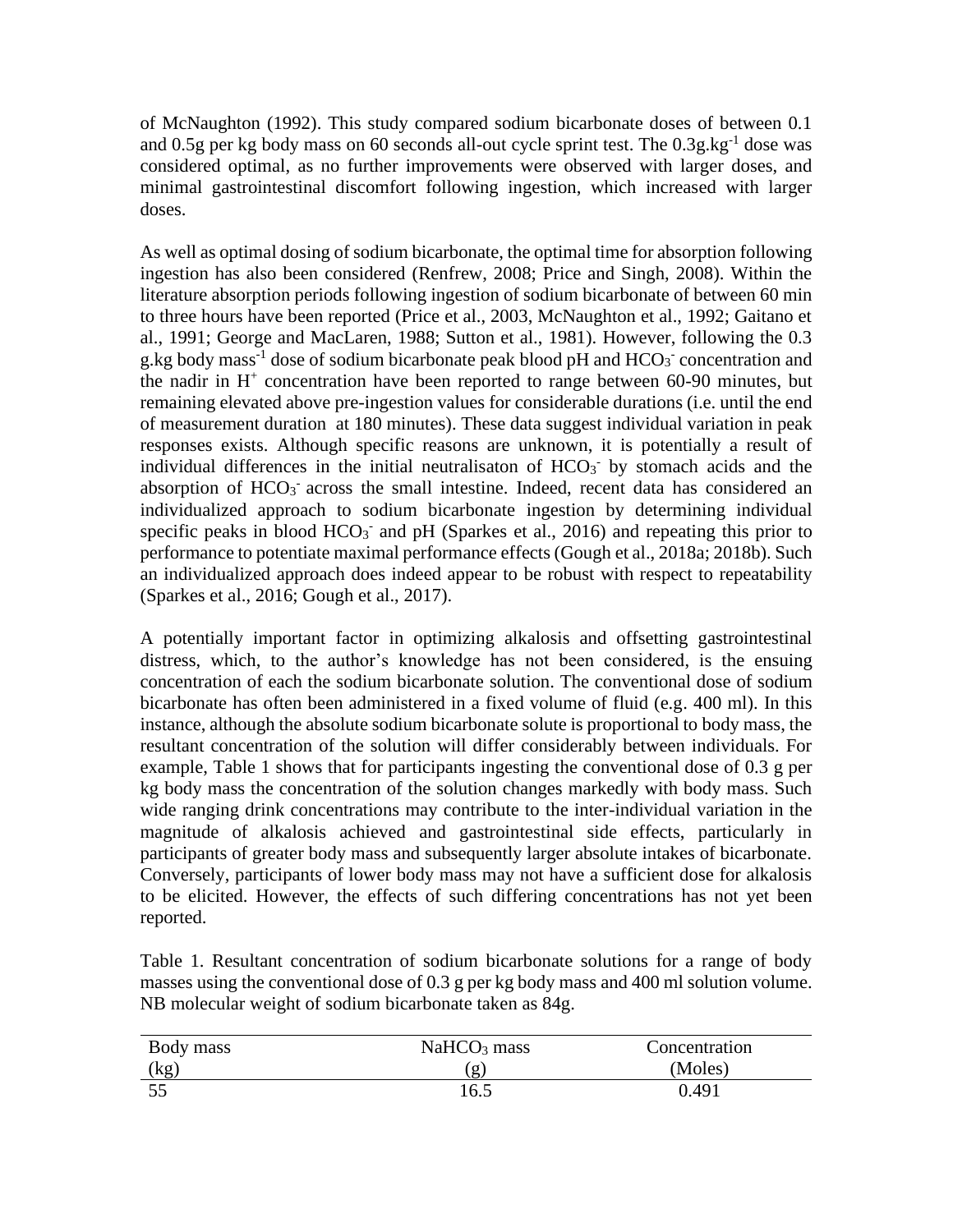| 65 | 19.5 | 0.571 |
|----|------|-------|
| 75 | 22.5 | 0.670 |
| 85 | 25.5 | 0.759 |
| 95 | 28.5 | 0.848 |

Based on our previous research in the area of sodium bicarbonate and performance we took the opportunity to assess the effects of body mass (i.e. absolute dosage of sodium bicarbonate) in relation to changes in blood pH. Data from three studies utilizing the 0.3 g,kg body mass<sup>-1</sup> dose in a 400 ml solution (Price et al, 2003, Price et al., this volume; Price and Simons, 2010) and unpublished observations were combined for analysis (n=38). All participants were male. In all studies blood pH was measured using an ABL5 Radiometer (Copenhagen, Denmark) from fingertip capillary samples prior to ingestion of sodium bicarbonate and at 30 and 60 min post ingestion. The change in blood pH (delta pH) from pre-ingestion to 30 and 60 min was determined.

Figure 1 shows a significant relationship between body mass and delta pH 60 min following ingestion of sodium bicarbonate. It can be seen that approximately two thirds of participants demonstrated increases of 0.05 pH units or below, and are potentially not ergogenic. Conversely, one third of participants demonstrated increases in blood pH above this level, and thus were potentially ergogenic. Interestingly, for those participants over 85 kg no increases in pH were above the level of 0.05 delta pH after 60 min. To this end, participants were grouped according to body mass (i.e. 55 to 65 kg, 65.1 to 75 kg, 75.1 to 85 kg and >85kg) and the mean delta pH at 60 min considered (Figure 2). Here, a linear increase in delta pH with body mass up to 75 kg was observed (ANOVA, P=0.076). Interestingly, the heaviest group elicited the same increase in pH as the lightest group (P<0.05). It is possible that both groups were limited in their bicarbonate absorption but for different reasons. The heavier group may been limited due to sub-optimal conditions for absorption of  $HCO<sub>3</sub>$  in the gut whereas the lighter group may not have had a large enough dose to elicit effective alkalosis. Indeed many participants in the lighter group demonstrated a delta pH of under 0.03. It is also quite possible that both groups may also have peaked prior to or after the 60 min time period measured. To examine the latter point, values for delta pH at 30 and 60 min for each group are shown in Figure 3. With the exception of the >85kg group, all groups blood pH increased from 30 min to 60 min post ingestion. This figure shows that the heavier group (with the greatest absolute dose of sodium bicarbonate) peaked at 30 minutes with values then decreasing. Indeed this was true for 4/6 participants (67%) whereas for the 55.0-65.0 kg, 65.1-75.0 kg, and 75.1-85.0 kg groups this response occurred in only  $1/8$  (12.5%),  $4/11$  (36%) and  $0/11$  (0%), respectively. Furthermore, within the >85kg group, all but two participants achieved increases in pH of over 0.06 at 30 min, likely due to larger dose ingested. In contrast the lightest group (55.0-65.0 kg) demonstrated the lowest increases at 30 min post ingestion.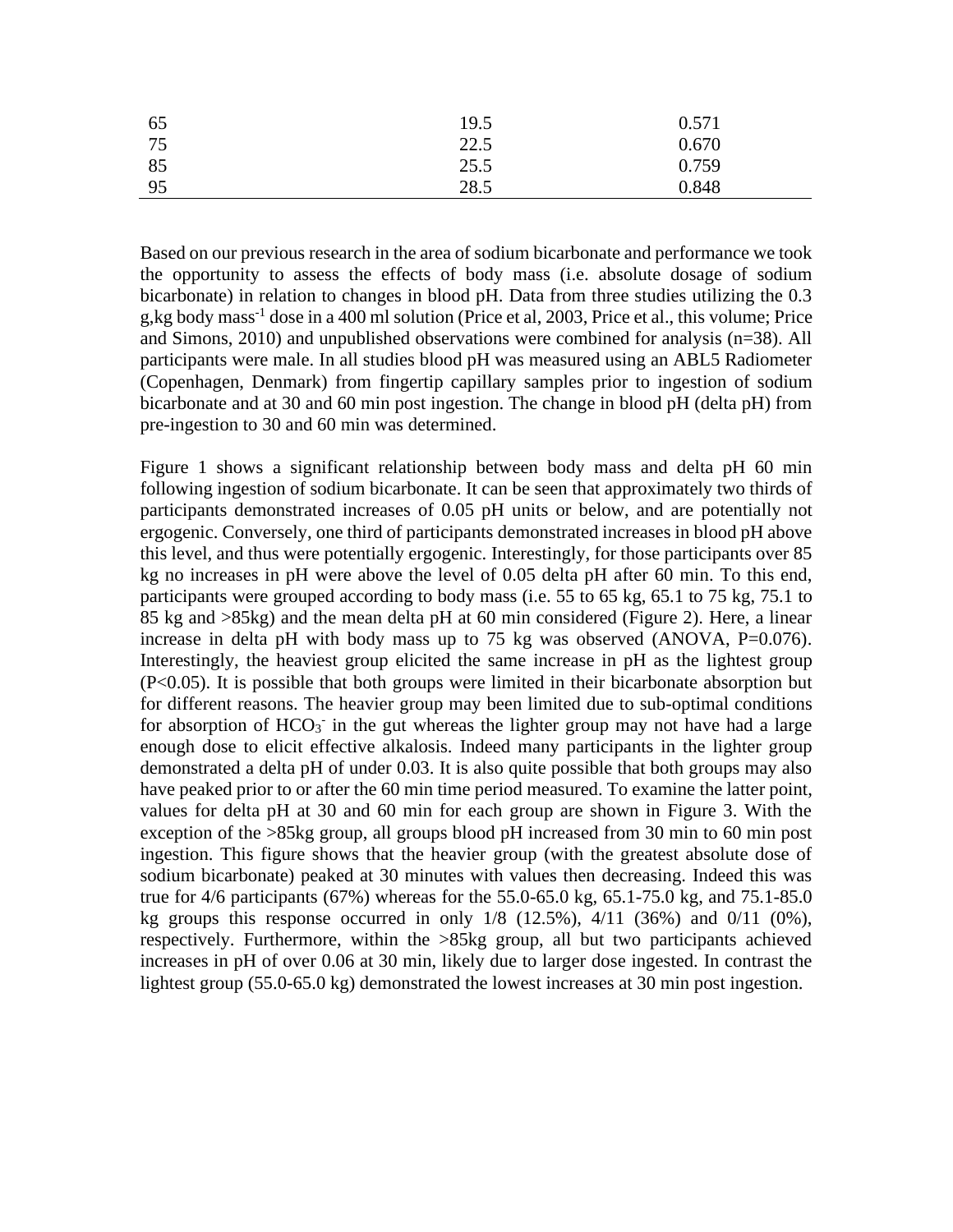

**Figure 1.** Change in blood pH (delta pH) over 60 min following ingestion of 0.3g.kg body mass<sup>-1</sup> sodium bicarbonate in 400ml of fluid. Regression line represents relationship between delta pH and body mass in those participants under 85 kg body mass.



**Figure 2.** Change in blood pH (delta pH) 60 min following ingestion of 0.3g.kg body mass<sup>-1</sup> sodium bicarbonate for the four body mass groups.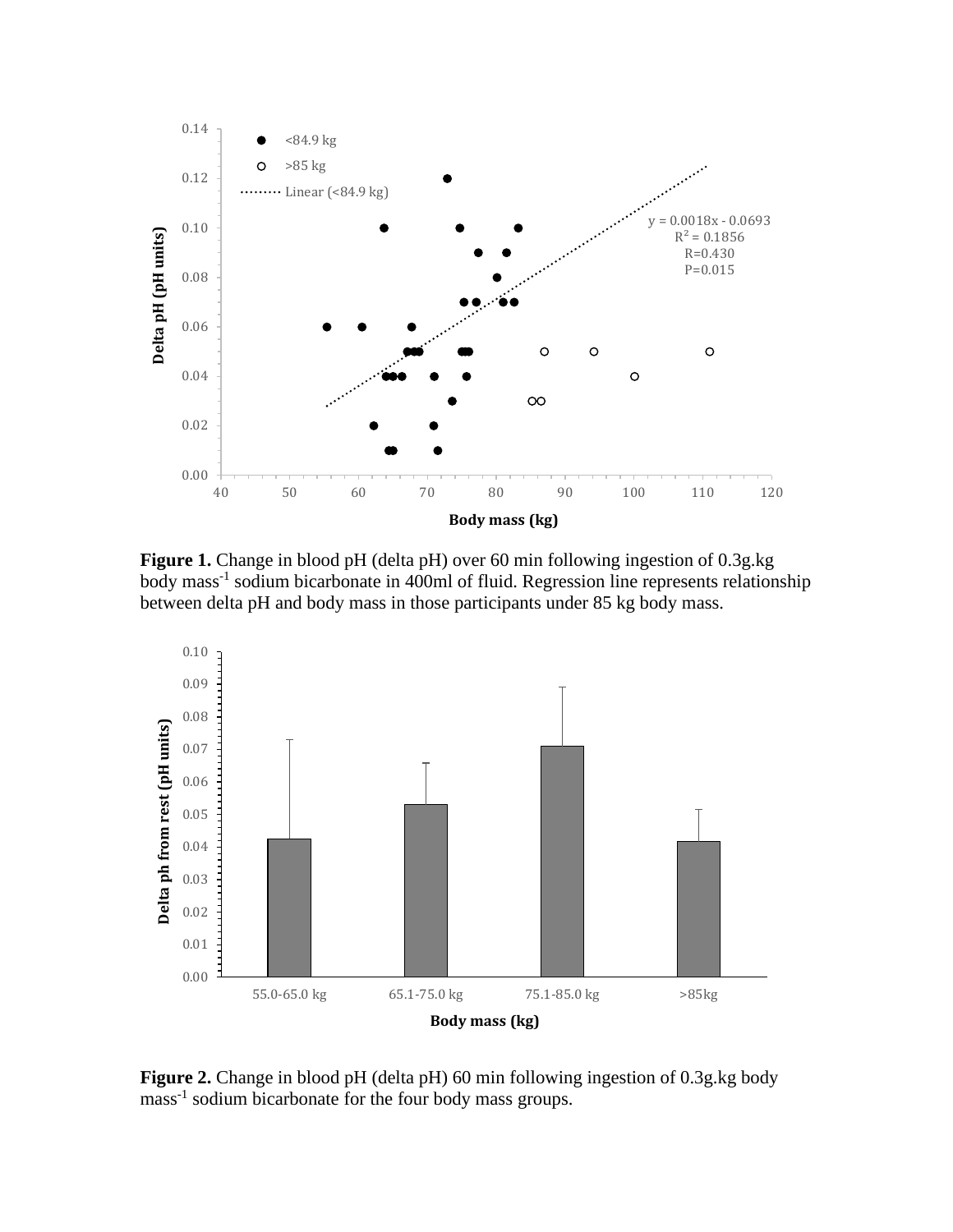

**Figure 3**. Change in blood pH (delta pH) 30 and 60 min following ingestion of 0.3g.kg body mass<sup>-1</sup> sodium bicarbonate for the four body mass groups. NB: Standard deviation bars omitted for clarity.

When considering the accepted optimal dose of  $0.3$  g.kg body mass<sup>-1</sup> our retrospective analysis supports this for the 75.1 to 85.0 kg group due to the greatest delta pH achieved and most consistent responses across participants from baseline to 30 min and subsequently 60 min values. Based on this finding where a fixed fluid volume of 400 ml is used it is possible that the most optimal solution concentration is represented by that of the 75.1 to 85.0 kg group of 0.714 M (using an average body mass of 80kg for that group). This mass is similar to that of the participants in the study of McNaughton (1992) and many subsequent studies. Therefore, for groups of heavier and lighter body mass outside of the original optimization study, lower and greater doses of sodium bicarbonate may be required, respectively. Although this adjustment in dose may help to reduce gastrointestinal distress in heavier participants there is the caveat of increasing the potential for discomfort in lighter participants. Lighter groups could consider longer absorption times for individual peaks to be achieved when using smaller absolute amounts of sodium bicarbonate or ingest repeated smaller aliquots of solution. Where the effects of sodium bicarbonate have been investigate in females body masses typically relate to the 55 to 65 kg group (Bishop and Claudius, 2005; McNaughton t al., 1997; Tiryaki et al., 1991). Therefore, future research should consider ingestion strategies for sodium bicarbonate for different body masses. For larger body masses, the potential for a maximal upper limit of ingestion (e.g. 24 g) may be considered.